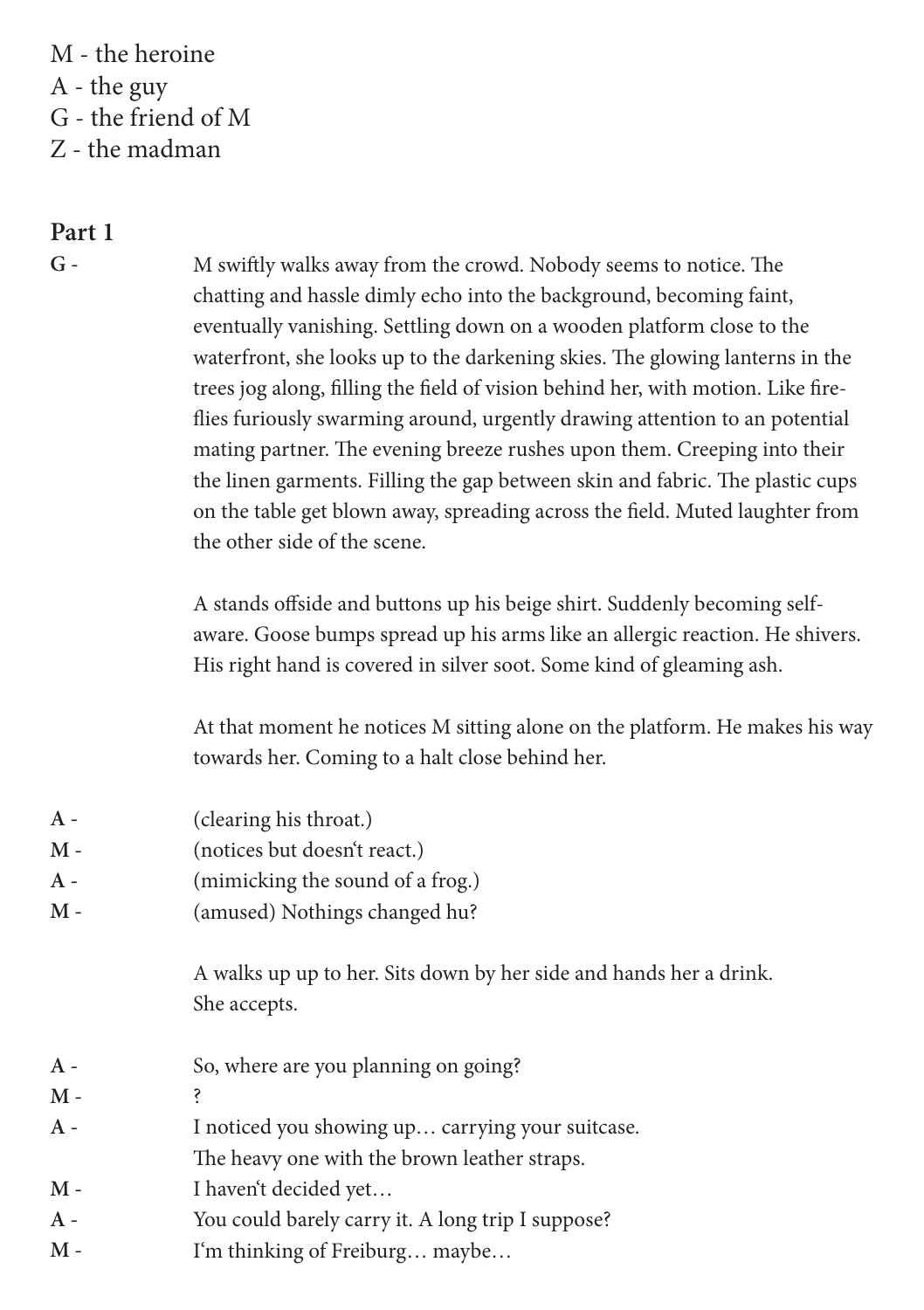| (Pause)          |                                                                                    |
|------------------|------------------------------------------------------------------------------------|
| $M -$            | (stuttering.) I've been planing on telling you. Telling you, that I want to leave. |
|                  | I really was, but I couldn't bring it over myself. I had it all outlined.          |
| $G -$            | The day, the time, the phrasing But every time she looked at you/him her           |
|                  | lips were sealed. The marking in her diary has nearly faded away. From day to      |
|                  | day it got lighter. She can barely see it now.                                     |
| (Briefly stops.) |                                                                                    |
| $M -$            | Speech seemed so useless. I mean our sphere of influence is so limited.            |
|                  | So irrelevant in a bigger scale Isn't it? All of it seems to be so trivial.        |
|                  | And so physical at the same time. Too physical I felt so petrified.                |
|                  | It seemed like the only way out.                                                   |
| $A -$            | You could have told me.                                                            |
| $M -$            | I need to get out of this town. Leave these streets behind.                        |
| $A -$            | It doesn't matter where you go.                                                    |
|                  | Wooden structures will rot and eventually decompose.                               |
|                  | Pavements will crack open through vast temperature shifts.                         |
|                  | Metals exposed to open air will rust and turn into dirty, brown powder.            |
| (Pause)          |                                                                                    |
| $A -$            | Anything physical is prey to the duration of time. You can't escape                |
| $M -$            | (gingerly touches his lips) Trust me. I wanted to tell you.                        |
| Part 2           |                                                                                    |
|                  | Gently, he pushes her hand away.                                                   |
| $A -$            | Never mind.                                                                        |
| (Pause)          |                                                                                    |
| $A -$            | Do I disgust you?                                                                  |
| $M -$            | Sometimes.                                                                         |
| $A -$            | My physique?                                                                       |
| $M -$            | Everyones physique! The human physique                                             |
| $A -$            | You're a fool!                                                                     |
| $\mathbf M$ -    | Perhaps. But I've been here long enough.                                           |
| $G -$            | They both lean back. Lying down on the wooden platform, gazing up to the           |
|                  | stars. The summer breeze blows through the grasses and reeds. Softly               |
|                  | swinging in sync. Frogs weakly croak in the background.                            |
| $Z -$            | From-- far-- distance-- there-- are-- no-- feels-- / There-- is-- no-- story--     |
|                  | Just-- a-- globe-- indifferent-- to-- all--                                        |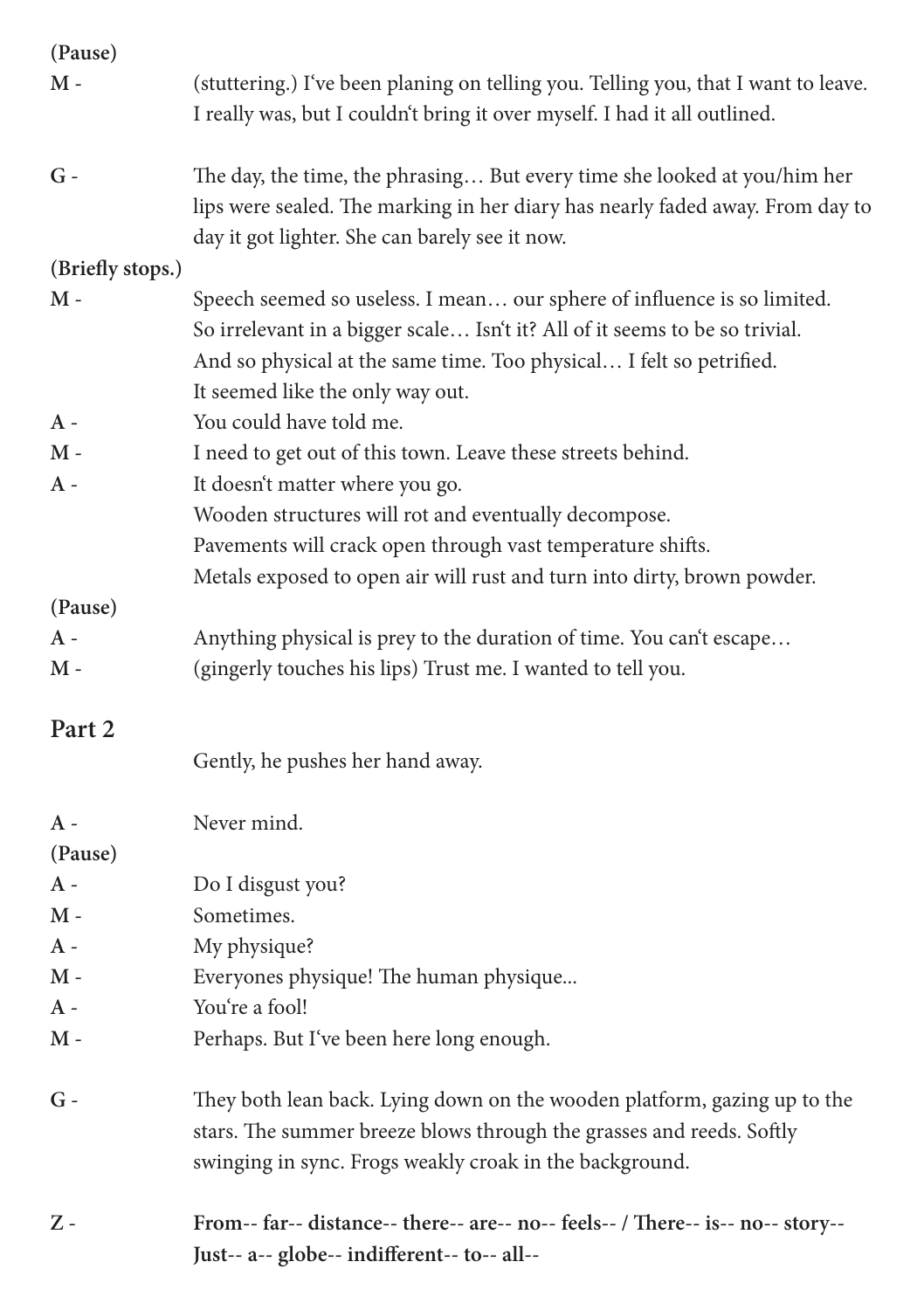G comes into the scene. Tottering along, seemingly tipsy and entertained.

| $G -$          | Ey there! Pardon (naturally sitting down between them.)                                     |
|----------------|---------------------------------------------------------------------------------------------|
| $A -$          | (irritated but greets.)                                                                     |
| M to A -       | It's getting late.                                                                          |
| $G -$          | Oh yeah the sunlight has nearly faded away. Soon it will fully disappear.                   |
|                | And ascend through the thick, brown sludge of the danube. To enlighten                      |
|                | him, I guess.                                                                               |
| Silence.       |                                                                                             |
| $M -$          | The danube, smooth as silk -                                                                |
| $G -$          | Silk as smooth.                                                                             |
| $M -$          | Tonight I want to vanish. One might rest outdoors.                                          |
| $G -$          | Freely!                                                                                     |
| $M -$          | Phew! My chest will crush out of confusion. The immensity of the humans<br>global existence |
| $A -$          | (interrupts M)and the irrelevance of my own private everyday life created a                 |
|                | huge gap                                                                                    |
|                | Limited bodies.                                                                             |
| $\mathbf{M}$ - | And biased minds.                                                                           |
| $A -$          | And influenced actions.                                                                     |
|                |                                                                                             |
| $G -$          | (whispers into M's ear) He's airing his straw hat. (humorously, overreacting)               |
|                | I knew this would happen.                                                                   |
| $M -$          | What do you mean?                                                                           |
| $G -$          | I just felt it. Inside my gut!                                                              |
| $M -$          | (with low voice) It--inside-- gut-- feel-- just-- myself--                                  |
| $G -$          | (cynical) Ditto.                                                                            |
| $M -$          | Do you love me, like you ought to?                                                          |
| $A -$          | I hope to trust my instinct.                                                                |
| Part 3         | Very loud music playing.                                                                    |
| Silence.       |                                                                                             |
| $M -$          | (hastily drinking a glass of blue liquor) Finally I feel satisfied. I want to sing.         |
|                | Here and now! Anytime I feel lost, I want to chant. - (she hums and whistles a              |
|                | tune. she eventually stops.) Why are you so still?                                          |
|                | ***Very loud music playing again.                                                           |
| A -            | Are you in love with me?                                                                    |
| $M -$          | Tremendously.                                                                               |
| A -            | In a rational way? The proper way?                                                          |
| $\mathbf M$ -  | (starts to hum and whistle again.)                                                          |